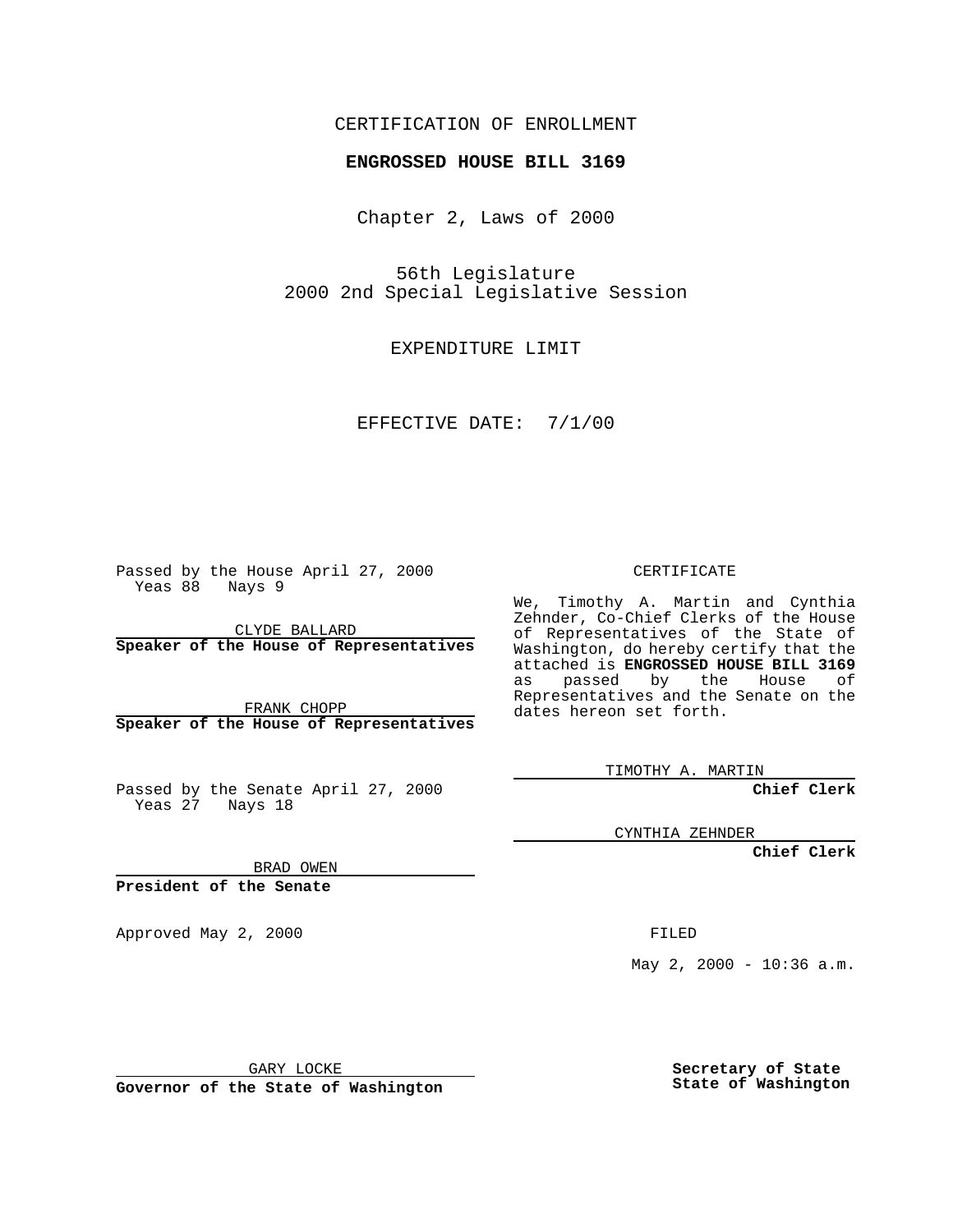## **ENGROSSED HOUSE BILL 3169** \_\_\_\_\_\_\_\_\_\_\_\_\_\_\_\_\_\_\_\_\_\_\_\_\_\_\_\_\_\_\_\_\_\_\_\_\_\_\_\_\_\_\_\_\_\_\_

\_\_\_\_\_\_\_\_\_\_\_\_\_\_\_\_\_\_\_\_\_\_\_\_\_\_\_\_\_\_\_\_\_\_\_\_\_\_\_\_\_\_\_\_\_\_\_

Passed Legislature - 2000 Second Special Session

### **State of Washington 56th Legislature 2000 2nd Special Session**

**By** Representatives Barlean, Doumit, Huff, H. Sommers, D. Schmidt, Ruderman, Hankins, Edmonds, Alexander, Kenney, Schindler, Miloscia, Tokuda, Quall, Lantz, Linville, Fortunato, Boldt, Fisher, Edwards, Constantine, Romero, Scott, Keiser, Schual-Berke, McIntire, Kastama, Hatfield, Carlson, McDonald, Kessler, Ogden, Dunshee, Cooper, Wood, Regala, O'Brien, Stensen, Anderson, Wolfe, Morris, Veloria, Benson, Hurst, Rockefeller, Sullivan, Woods, Lisk, Parlette, Campbell, Talcott, Ballasiotes and Thomas

Read first time 03/21/2000. Referred to Committee on Appropriations.

 AN ACT Relating to modifying the state expenditure limit law by strengthening the expenditure limit and providing for timely deposits to the education construction fund; amending RCW 43.135.025, 43.135.035, and 43.135.045; providing an effective date; and declaring an emergency.

6 BE IT ENACTED BY THE LEGISLATURE OF THE STATE OF WASHINGTON:

7 **Sec. 1.** RCW 43.135.025 and 1994 c 2 s 2 are each amended to read 8 as follows:

9 (1) The state shall not expend from the general fund during any 10 fiscal year state moneys in excess of the state expenditure limit 11 established under this chapter.

 (2) Except pursuant to a declaration of emergency under RCW 43.135.035 or pursuant to an appropriation under RCW 43.135.045(4)(b), the state treasurer shall not issue or redeem any check, warrant, or voucher that will result in a state general fund expenditure for any fiscal year in excess of the state expenditure limit established under this chapter. A violation of this subsection constitutes a violation of RCW 43.88.290 and shall subject the state treasurer to the penalties provided in RCW 43.88.300.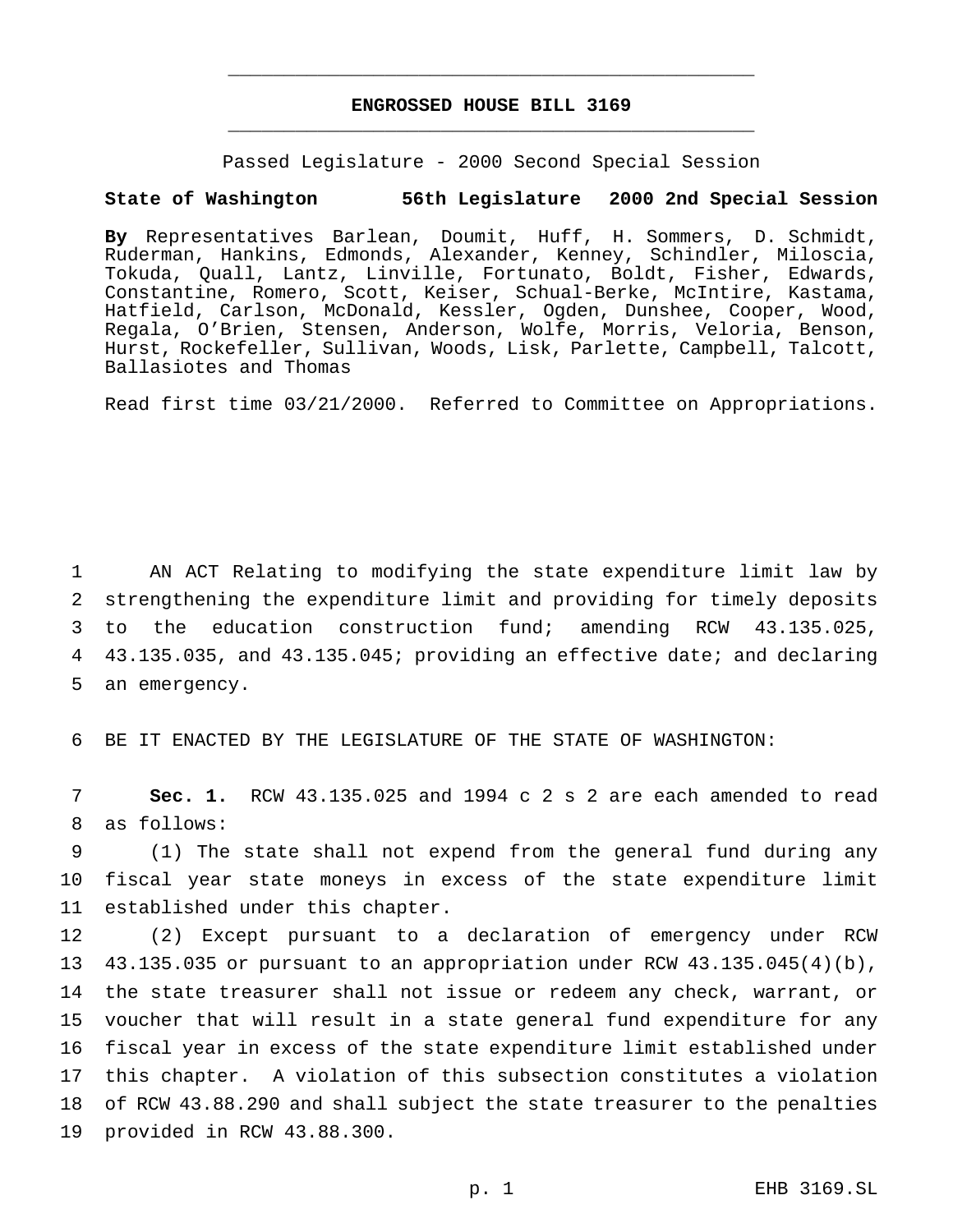(3) The state expenditure limit for any fiscal year shall be the previous fiscal year's state expenditure limit increased by a percentage rate that equals the fiscal growth factor.

 (4) For purposes of computing the state expenditure limit for the fiscal year beginning July 1, 1995, the phrase "the previous fiscal year's state expenditure limit" means the total state expenditures from the state general fund, not including federal funds, for the fiscal year beginning July 1, 1989, plus the fiscal growth factor. This calculation is then computed for the state expenditure limit for fiscal years 1992, 1993, 1994, and 1995, and as required under RCW 43.135.035(4).

 (5) A state expenditure limit committee is established for the purpose of determining and adjusting the state expenditure limit as 14 provided in this chapter. The members of the state expenditure limit 15 committee are the director of financial management, the attorney general or the attorney general's designee, and the chairs of the 17 senate committee on ways and means and the house of representatives 18 committee on appropriations. All actions of the state expenditure 19 limit committee taken pursuant to this chapter require an affirmative vote of at least three members.

21 (6) Each November, the ((office of financial management)) state 22 expenditure limit committee shall adjust the expenditure limit for the preceding fiscal year based on actual expenditures and known changes in the fiscal growth factor and then project an expenditure limit for the 25 next two fiscal years. ((The office of financial management shall notify the legislative fiscal committees of all adjustments to the 27 state expenditure limit and projections of future expenditure limits.)) 28 If, by November 30th, the state expenditure limit committee has not 29 adopted the expenditure limit adjustment and projected expenditure limit as provided in subsection (5) of this section, the attorney 31 general or his or her designee shall adjust or project the expenditure limit, as necessary.

33  $((+6))$   $(7)$  "Fiscal growth factor" means the average of the sum of inflation and population change for each of the prior three fiscal years.

36  $((+7))$  (8) "Inflation" means the percentage change in the implicit price deflator for the United States for each fiscal year as published by the federal bureau of labor statistics.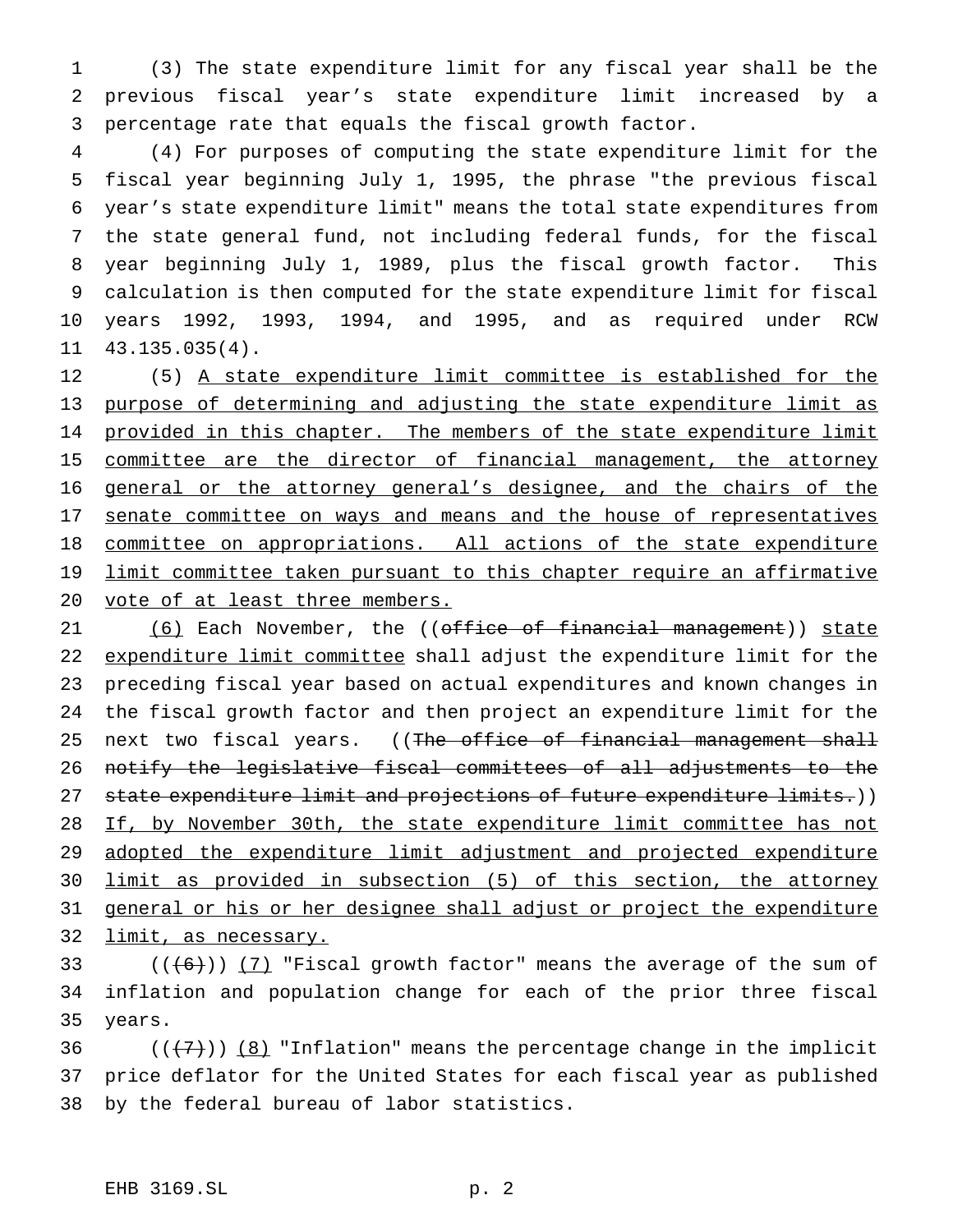1 (((8)) (9) "Population change" means the percentage change in state population for each fiscal year as reported by the office of financial management.

 **Sec. 2.** RCW 43.135.035 and 1994 c 2 s 4 are each amended to read as follows:

 (1) After July 1, 1995, any action or combination of actions by the legislature that raises state revenue or requires revenue-neutral tax shifts may be taken only if approved by a two-thirds vote of each house, and then only if state expenditures in any fiscal year, including the new revenue, will not exceed the state expenditure limits established under this chapter.

 (2)(a) If the legislative action under subsection (1) of this section will result in expenditures in excess of the state expenditure limit, then the action of the legislature shall not take effect until approved by a vote of the people at a November general election. The office of financial management shall adjust the state expenditure limit by the amount of additional revenue approved by the voters under this section. This adjustment shall not exceed the amount of revenue generated by the legislative action during the first full fiscal year in which it is in effect. The state expenditure limit shall be adjusted downward upon expiration or repeal of the legislative action. (b) The ballot title for any vote of the people required under this section shall be substantially as follows:

24 "Shall taxes be imposed on . . . . . . in order to allow a spending increase above last year's authorized spending adjusted for inflation and population increases?"

 (3)(a) The state expenditure limit may be exceeded upon declaration of an emergency for a period not to exceed twenty-four months by a law approved by a two-thirds vote of each house of the legislature and signed by the governor. The law shall set forth the nature of the emergency, which is limited to natural disasters that require immediate government action to alleviate human suffering and provide humanitarian assistance. The state expenditure limit may be exceeded for no more than twenty-four months following the declaration of the emergency and only for the purposes contained in the emergency declaration.

 (b) Additional taxes required for an emergency under this section may be imposed only until thirty days following the next general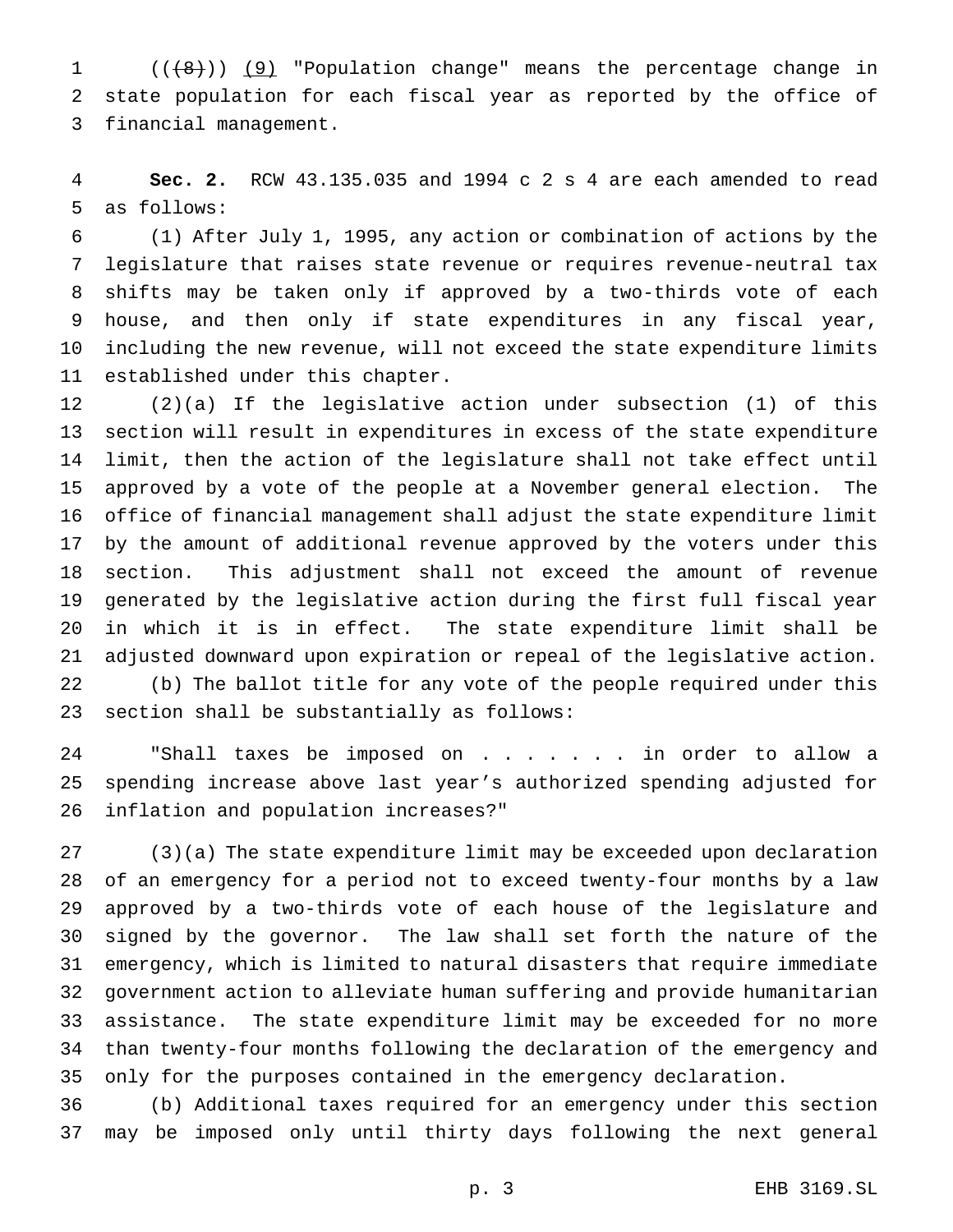election, unless an extension is approved at that general election. The additional taxes shall expire upon expiration of the declaration of emergency. The legislature shall not impose additional taxes for emergency purposes under this subsection unless funds in the education construction fund have been exhausted.

 (c) The state or any political subdivision of the state shall not impose any tax on intangible property listed in RCW 84.36.070 as that statute exists on January 1, 1993.

 (4) If the cost of any state program or function is shifted from the state general fund on or after January 1, 1993, to another source of funding, or if moneys are transferred from the state general fund to 12 another fund or account, the ((office of financial management)) state expenditure limit committee, acting pursuant to RCW 43.135.025(5), 14 shall lower the state expenditure limit to reflect the shift. For the 15 purposes of this section, a transfer of money from the state general fund to another fund or account includes any state legislative action 17 taken after July 1, 2000, that has the effect of reducing revenues from 18 a particular source, where such revenues would otherwise be deposited 19 into the state general fund, while increasing the revenues from that particular source to another state or local government account.

 (5) If the cost of any state program or function is shifted to the 22 state general fund on or after January 1, 2000, from another source of 23 funding, or if moneys are transferred to the state general fund from 24 another fund or account, the state expenditure limit committee, acting pursuant to RCW 43.135.025(5), shall increase the state expenditure 26 limit to reflect the shift.

 **Sec. 3.** RCW 43.135.045 and 1994 c 2 s 3 are each amended to read as follows:

 (1) The emergency reserve fund is established in the state treasury. During each fiscal year, the state treasurer shall deposit in the emergency reserve fund all general fund--state revenues in excess of the state expenditure limit for that fiscal year. Deposits shall be made at the end of each fiscal quarter based on projections of 34 state revenues and the state expenditure limit. The treasurer shall 35 make transfers between these accounts as necessary to reconcile actual 36 annual revenues and the expenditure limit for fiscal year 2000 and thereafter.